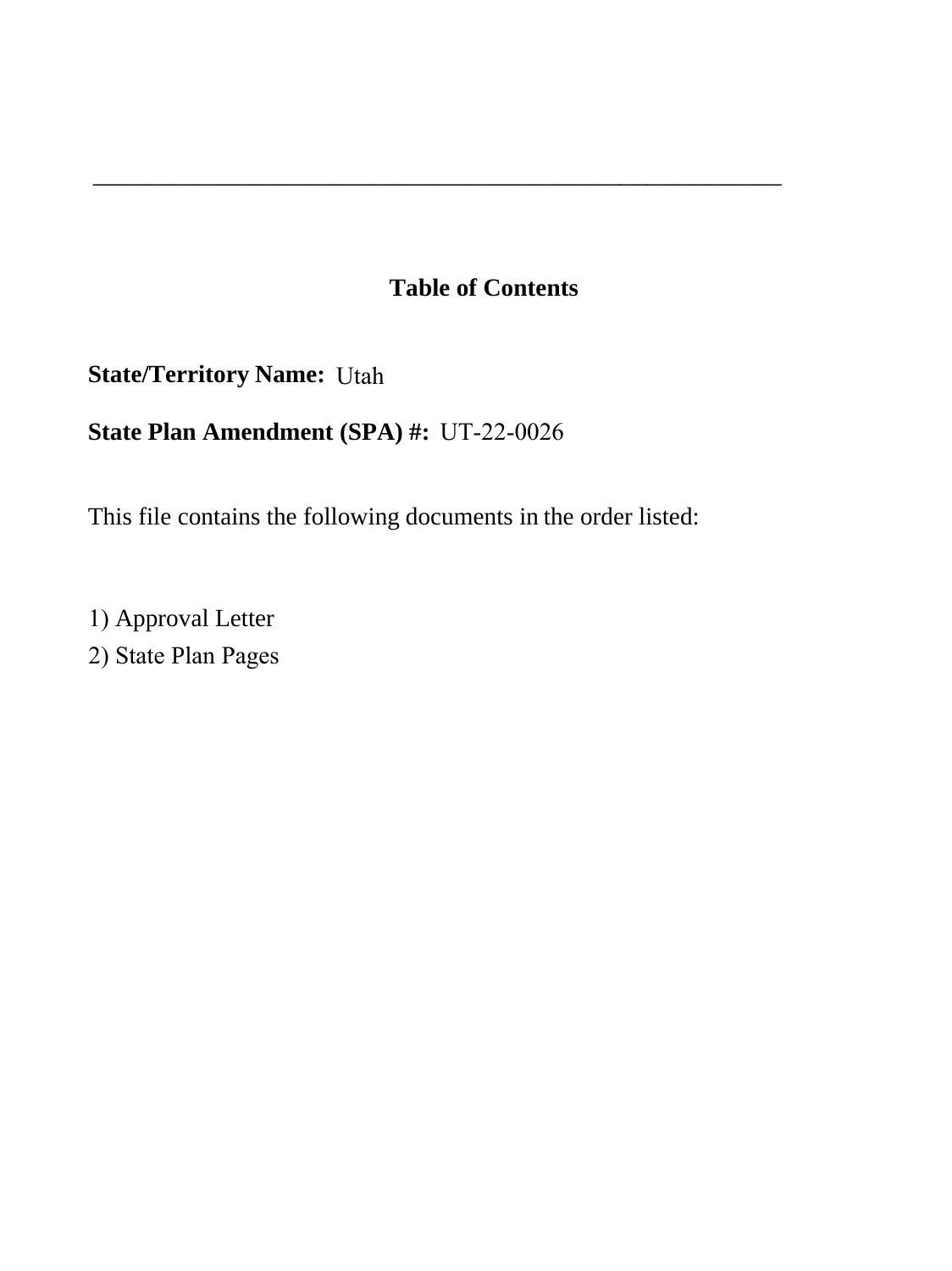**Children and Adults Health Programs Group**



April 22, 2022

Jennifer Strohecker Medicaid Director Director, Division of Integrated Healthcare P.O. Box 143101 Salt Lake City, UT 84114-3101

Dear Ms. Strohecker:

Your title XXI Children's Health Insurance Program (CHIP) State Plan Amendment (SPA) number UT-22-0026, submitted on March 24, 2022, has been approved. Through this SPA, Utah has demonstrated compliance with the American Rescue Plan Act of 2021 (ARP). This SPA has an effective date of March 11, 2021 and extends through the last day of the first calendar quarter that begins one year after the last day of the COVID-19 emergency period, as described in section  $1135(g)(1)(B)$  of the Social Security Act (the Act).

Section 9821 of the ARP amended sections  $2103(c)(11)(B)$  and  $2103(e)(2)$  of the Act to mandate coverage of COVID-19 testing, treatment, and vaccines and their administration without costsharing or amount, duration, or scope limitations. Sections  $2103(c)(11)(B)$  and  $2103(e)(2)$  of the Act also require states to cover, without cost sharing, the treatment of conditions that may seriously complicate COVID-19 treatment, during the period when a beneficiary is diagnosed with or is presumed to have COVID-19. The state provided the necessary assurances to demonstrate compliance with the ARP in accordance with the requirements of sections 2103(c)(11)(B) and 2103(e)(2) of the Act.

Pursuant to section 1135(b)(5) of the Act, for the period of the public health emergency, CMS is modifying the requirement at 42 C.F.R. 457.65 that the state submit SPAs that are related to the COVID-19 public health emergency by the end of the state fiscal year in which they take effect. CMS is allowing states that submit SPAs after the last day of the state fiscal year to have an effective date in the prior state fiscal year, but no earlier than the effective date of the public health emergency. Utah requested a waiver to obtain an earlier effective date of March 11, 2021.

Pursuant to section  $1135(b)(5)$  of the Act, CMS is also allowing states to modify the timeframes associated with tribal consultation required under section 2107(e)(1)(f) of the Act, including shortening the number of days before submission or conducting consultation after submission of the SPA. Utah requested a waiver to modify the tribal consultation timeline by completing tribal consultation after the effective date of the SPA.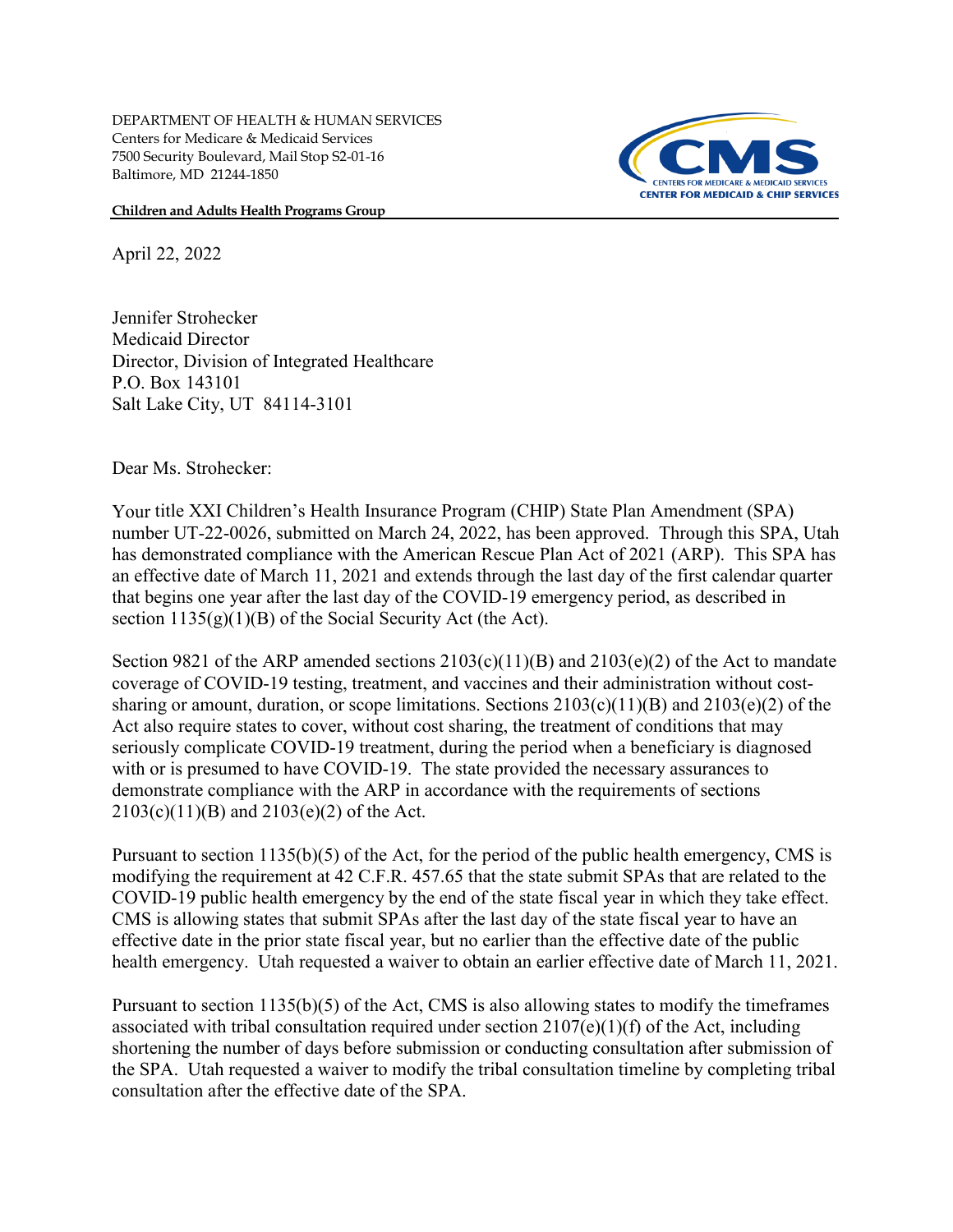Page 2 – Ms. Jennifer Strohecker

This letter approves Utah's request for a March 11, 2021 effective date and provides the state with the authority to modify the tribal consultation timeline.

Your Project Officer is Joyce Jordan. She is available to answer your questions concerning this amendment and other CHIP-related matters. Her contact information is as follows:

> Centers for Medicare & Medicaid Services Center for Medicaid and CHIP Services 7500 Security Boulevard, Mail Stop: S2-01-16 Baltimore, MD 21244-1850 E-mail: [Joyce.Jordan@cms.hhs.gov](mailto:Joyce.Jordan@cms.hhs.gov)

If you have additional questions, please contact Ms. Meg Barry, Director, Division of State Coverage Programs, at (410) 786-1536. We look forward to continuing to work with you and your staff.

Sincerely,

/Signed by Amy Lutzky/

Amy Lutzky Deputy Director On Behalf of Anne Marie Costello, Deputy Director Center for Medicaid and CHIP Services

cc: Courtney Miller, Director, Medicaid and CHIP Operations Group Jackie Glaze, Deputy Director, Medicaid and CHIP Operations Group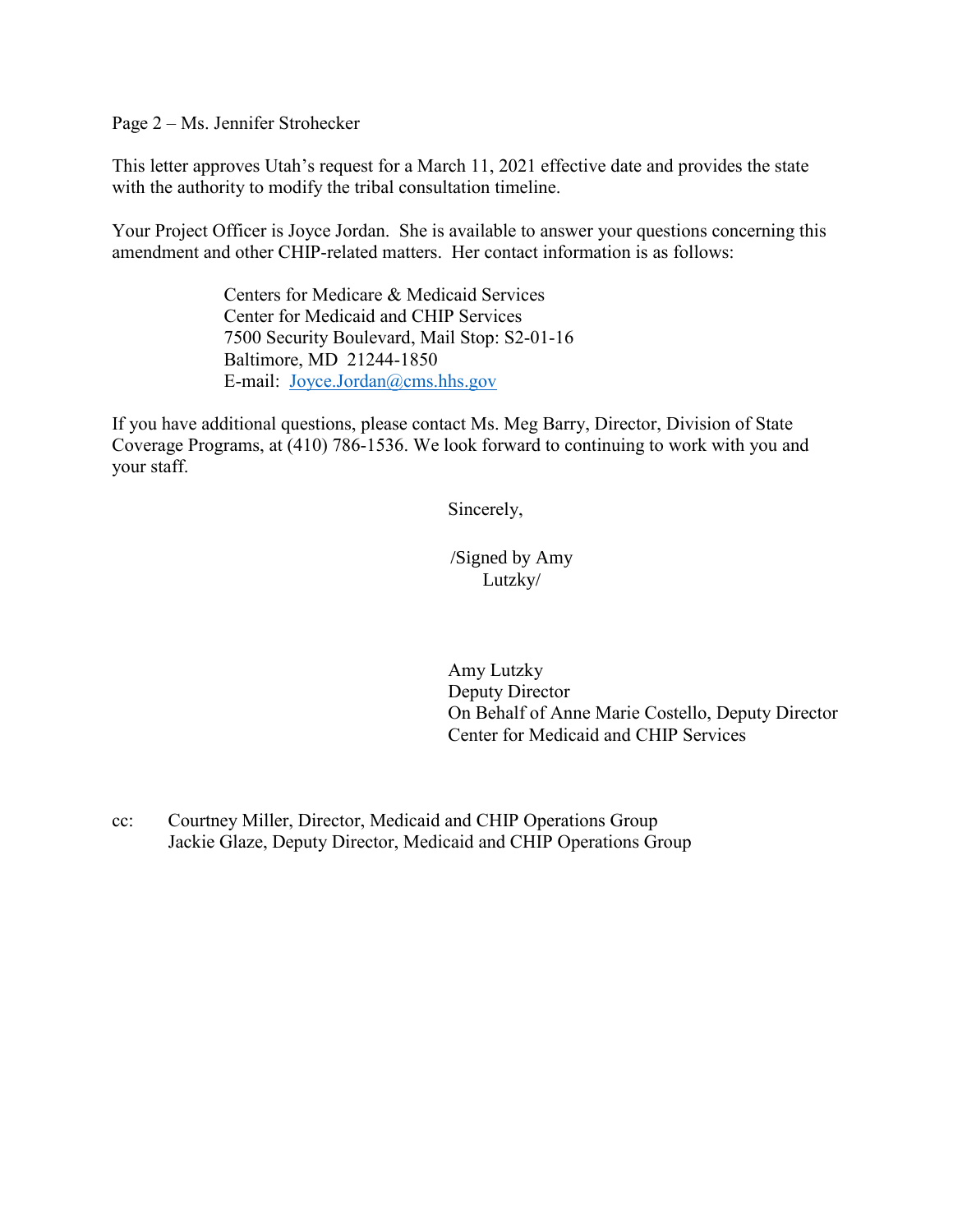### **CHIP SPA UT-22-0026 Template for Coverage Required by the American Rescue Plan Act**

#### **TEMPLATE FOR CHILD HEALTH PLAN UNDER TITLE XXI OF THE SOCIAL SECURITY ACT CHILDREN'S HEALTH INSURANCE PROGRAM**

(Required under 4901 of the Balanced Budget Act of 1997 (New section 2101(b)))

State/Territory: The State of Utah

As a condition for receipt of Federal funds under Title XXI of the Social Security Act, (42 CFR, 457.40(b))

(Signature of Governor, or designee, of State/Territory, Date Signed)

\_\_\_\_\_\_\_\_\_\_\_\_\_\_\_\_\_\_\_\_\_\_\_\_\_\_\_\_\_\_\_\_\_\_\_\_\_\_\_\_\_\_\_\_\_\_\_\_\_\_\_\_\_\_\_\_\_\_\_\_\_\_\_\_\_\_\_\_\_\_\_\_

submits the following Child Health Plan for the Children's Health Insurance Program and hereby agrees to administer the program in accordance with the provisions of the approved Child Health Plan, the requirements of Title XXI and XIX of the Act (as appropriate) and all applicable Federal regulations and other official issuances of the Department.

The following State officials are responsible for program administration and financial oversight (42 CFR 457.40(c)):

Name: Jennifer Strohecker **Position/Title: Director, Medicaid and Health Financing** Name: Jeff Nelson Position/Title: CHIP Director<br>Name: Jennifer Wiser Position/Title: CHIP Program Position/Title: CHIP Program Manager

- **\*Disclosure. According to the Paperwork Reduction Act of 1995, no persons are required to respond to a collection of information unless it displays a valid OMB control number. The valid OMB control number for this information collection is 09380707. The time required to complete this information collection is estimated to average 160 hours per response, including the time to review instructions, search existing data resources, gather the data needed, and complete and review the information collection. If you have any comments concerning the accuracy of the time estimate(s) or suggestions for improving this form, write to: CMS, 7500 Security Blvd., Attn: PRA Reports Clearance Officer, Mail Stop C4-26-05, Baltimore, Maryland 21244-1850.**
- **1.4** Provide the effective (date costs begin to be incurred) and implementation (date services begin to be provided) dates for this SPA (42 CFR 457.65). A SPA may only have one effective date, but provisions within the SPA may have different implementation dates that must be after the effective date.

**1.4** Provide the effective (date costs begin to be incurred) and implementation (date services begin to be provided) dates for this SPA (42 CFR 457.65). A SPA may only have one effective date, but provisions within the SPA may have different implementation dates that must be after the effective date.

### Original Plan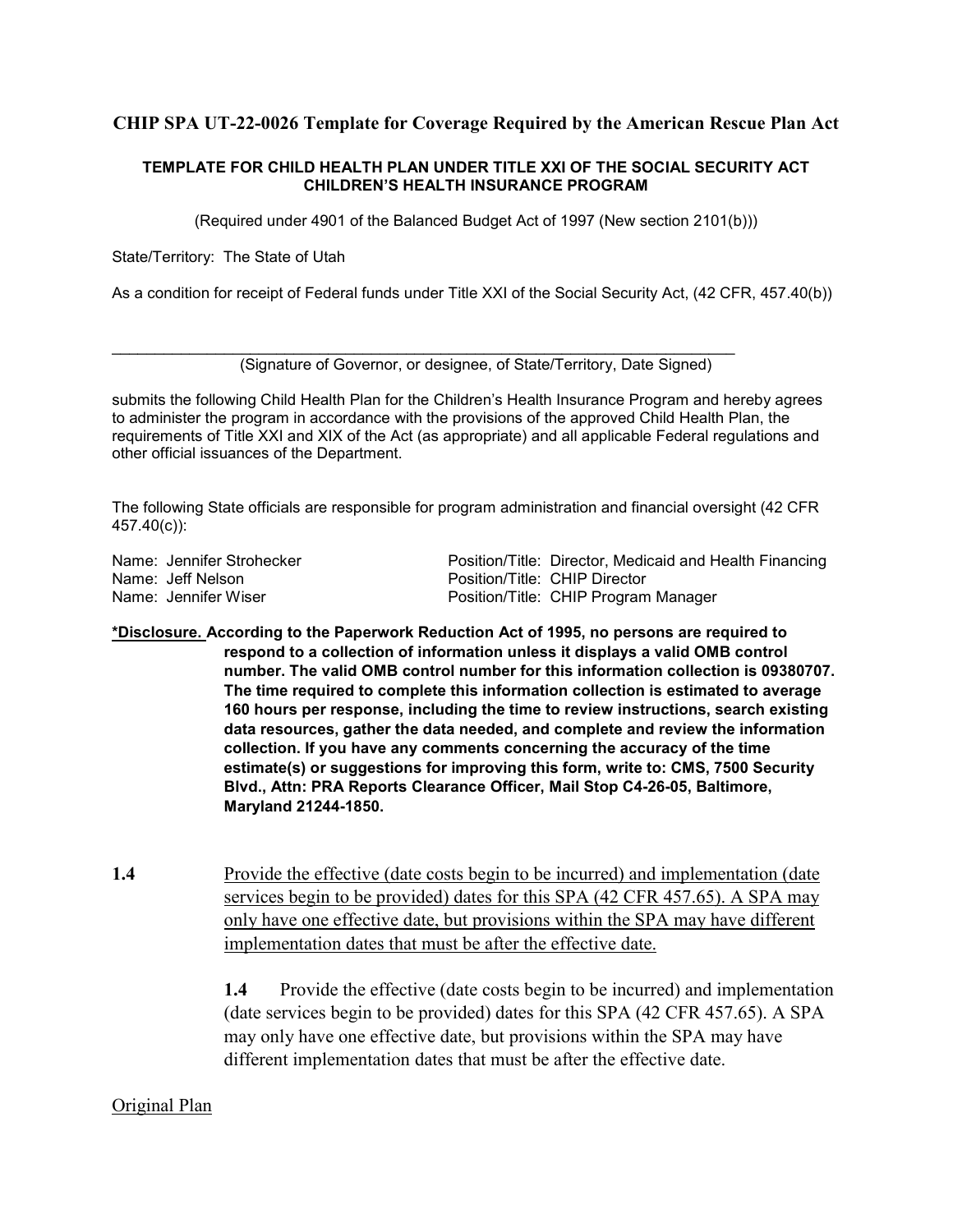Effective Date: July 10, 1998

Implementation Date: August 1, 1998

SPA # 10, Purpose of SPA: Rebenchmark CHIP benefits Proposed effective date: November 19, 2011

Proposed implementation date: November 19, 2011

SPA # 11, Purpose of SPA: Express Lane Eligibility and Presumptive Eligibility -pending Proposed effective date: ELE- September 1, 2011; Presumptive Eligibility- April 1, 2012

Proposed implementation date: ELE- September 1, 2011; PE- April 1, 2012

SPA # 12, Purpose of SPA: Rebenchmark CHIP benefits Proposed effective date: July 1, 2012

Proposed implementation date: July 1, 2012 Withdrawn

SPA # 13, Purpose of SPA: Rebenchmark CHIP benefits Proposed effective date: July 1, 2012

Proposed implementation date: July 1, 2012

SPA # 14, Purpose of SPA: Eliminate Presumptive Eligibility for children that meet the requirements of section 1920A of the Act. (Section 2107 (e)(1)(L)); (42 CFR 457.355) Removing references to Plan A. Proposed effective date: November 1, 2014

Proposed implementation date: November 1, 2014

SPA# 15, Purpose of SPA: Ex Parte Reviews Proposed effective date: February 1, 2015

Proposed implementation date: February 1, 2015

SPA# 16, Purpose of SPA: Change Reports Proposed effective date: November 1, 2015

Proposed implementation date: November 1, 2015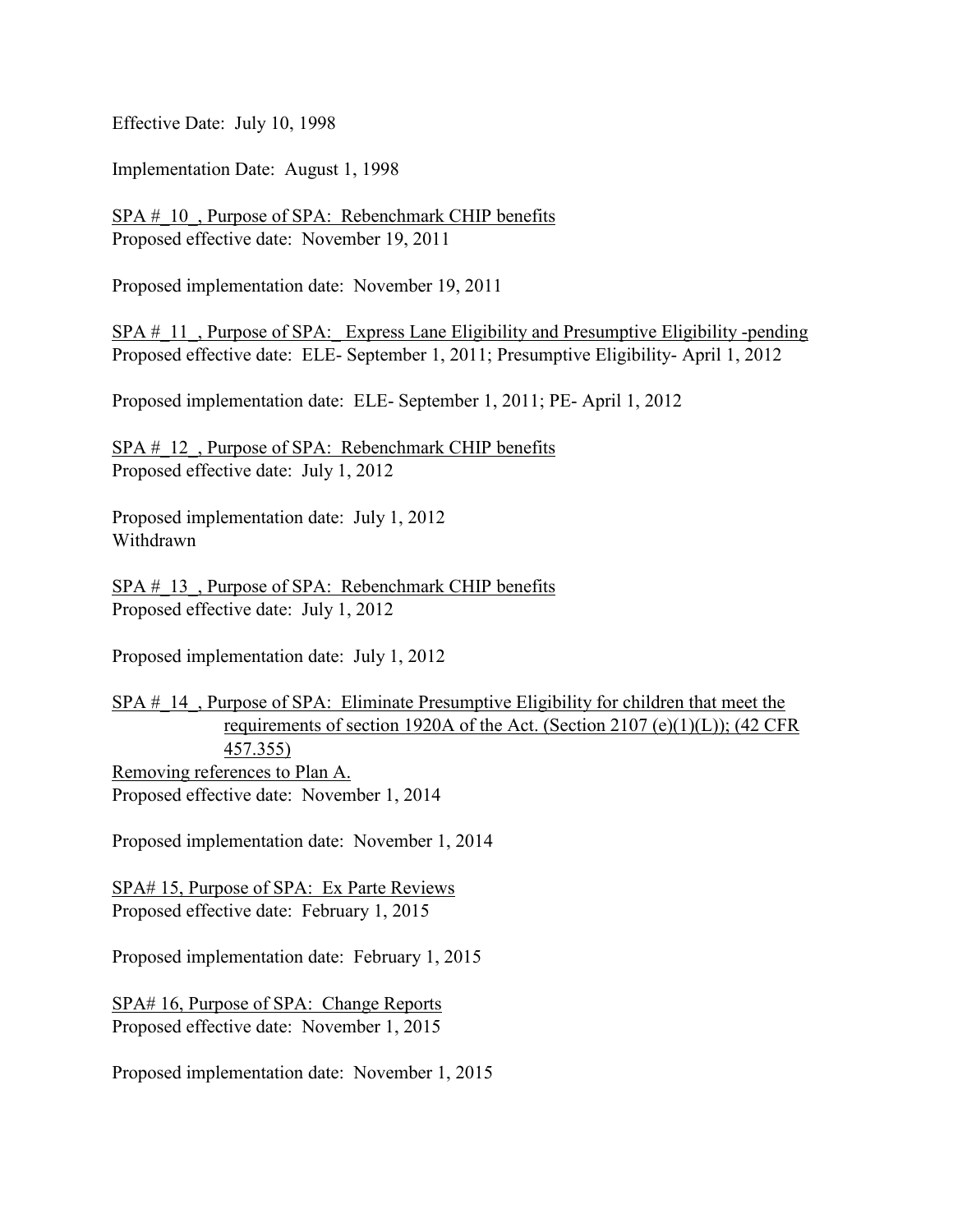SPA# 17, Purpose of SPA: Rebenchmark CHIP dental benefits Proposed effective date: July 1, 2016

Proposed implementation date: July 1, 2016 SPA# 18, Purpose of SPA: FQHC Payment Methodology Proposed effective date: July 1, 2016

Proposed implementation date: July 1, 2016

SPA #20 Purpose of SPA: CHIP Mental Health Parity and Addiction Equity Act Analysis, Removal of Co-Payment Requirements for Residential Treatment and the Removal of Co-payment Requirements for Mental Health and Substance Use Disorder Services in an Urgent Care Clinic

Proposed effective date: July 1, 2021

Proposed implementation date: July 1, 2021

SPA# 21, Purpose of SPA: Update CHIP benefits Proposed effective date: July 1, 2019

Proposed implementation date: July 1, 2019

SPA# 22, Purpose of SPA: Add CHIP Disaster Relief Plan Proposed effective date: March 1, 2020

Proposed implementation date: March 1, 2020

SPA# 24, Purpose of SPA: Delay timeliness requirements on ex parte renewals. Proposed effective date: February 1, 2021

Proposed implementation date: February 1, 2021

# SPA# 25, Purpose of SPA: Update CHIP Benefits

Proposed implementation date: July 1, 2021

Proposed Implementation date: July 1, 2021

SPA# 26, Purpose of SPA: The purpose of this SPA is to demonstrate compliance with the American Rescue Plan Act provisions that require states to cover treatment (including treatment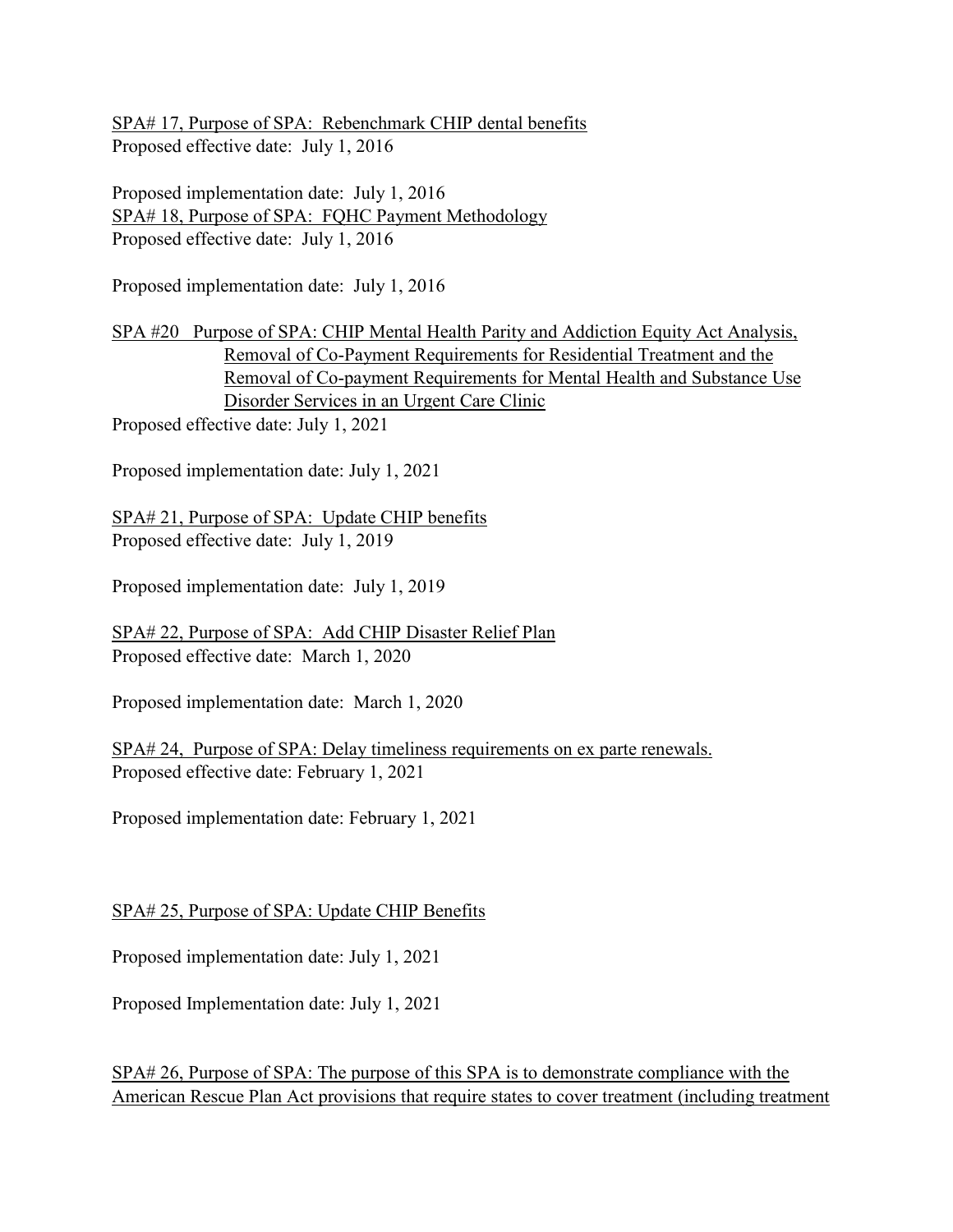of a condition that may seriously complicate COVID-19 treatment), testing and vaccinations for COVID-19 without cost sharing in CHIP

Proposed effective date: March 11, 2021

Proposed implementation date: March 11, 2021

**1.4-TC Tribal Consultation.** (Section 2107(e)(1)(C)) Describe the consultation process that occurred specifically for the development and submission of this State Plan Amendment, when it occurred and who was involved.

[State to describe the Tribal consultation that occurred for this SPA.]

[If the state did not follow their approved Tribal consultation policy, the state must submit a request for a waiver under section 1135 of the Act to modify its Tribal consultation process. The request for such waiver must be included in the cover letter submitted with this SPA.]

**Tribal Consultation (Section 2107(e)(1)(C))** Describe the consultation process that occurred specifically for the development and submission of this State Plan Amendment, when it occurred and who was involved.

State Plan Amendments 10 & 11 was presented at the Indian Health Advisory Board meeting on October 7, 2011. There was no request for consultation.

State Plan Amendment 13 was presented at the Utah Indian Health Advisory Board meeting on August 3, 2012. Consultation was not requested.

State Plan Amendment 14 was presented at the Utah Indian Health Advisory Board meeting on 08/08/2014. Consultation was not requested.

State Plan Amendment 15 was presented at the Utah Indian Health Advisory Board meeting on 12/12/2014. Consultation was not requested.

State Plan Amendment 16 was presented at the Utah Indian Health Advisory Board meeting on 10/9/2015. Consultation was not requested.

State Plan Amendment 17 was presented at the Utah Indian Health Advisory Board meeting on 7/8/2016. Consultation was not requested.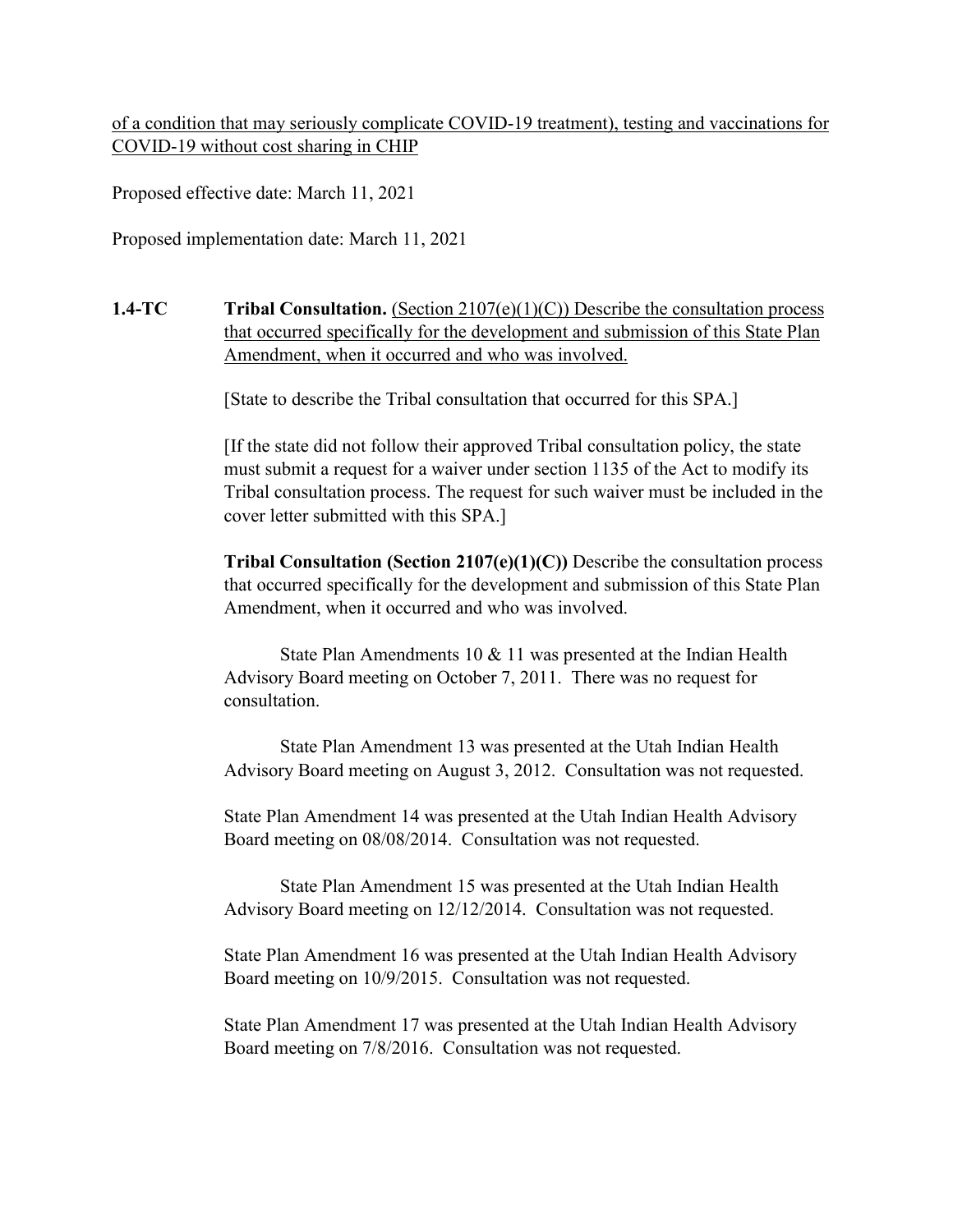State Plan Amendment 18 was presented at the Utah Indian Health Advisory Board meeting on 3/10/2017. Consultation was not requested.

State Plan Amendment 20 was presented at the Utah Indian Health Advisory Board meeting on June 7, 2018. Consultation was not requested.

State Plan Amendment 21 was presented at the Utah Indian Health Advisory Board meeting on June 7, 2019. Consultation was not requested.

State Plan Amendment 22 in concept was presented at the Utah Indian Health Advisory Board meeting on April 10, 2020. The final SPA was presented to the board on May 8, 2020, after the SPA was submitted to CMS. To address the Federal COVID-19 public health emergency, the State received waiver approval under section  $1135(b)(5)$  of the Act, for flexibility to modify the timeframes associated with tribal consultation, including conducting consultation after submission of the SPA. Consultation was not requested.

State Plan Amendment 24 was presented to the Utah Indian Health Advisory Board meeting on February 12, 2021, again after CMS guidance on March 12, 2021, and a final status update on April 9, 2021. Consultation was not requested.

State Plan Amendment 25 was presented to the Utah Indian Health Advisory Board meeting on August 13, 2021. Consultation was not requested.

State Plan Amendment 26 was presented to the Utah Indian Health Advisory Board meeting on March 11, 2022. Consultation was not requested.

TN No: Approval Date Effective Date

#### **6.2.28 Any other health care services or items specified by the Secretary and not included under this Section (Section 2110(a)(28))**

Effective March 11, 2021 and through the last day of the first calendar quarter that begins one year after the last day of the COVID-19 emergency period described in section  $1135(g)(1)(B)$  of the Act, and for all populations covered in the CHIP state child health plan:

COVID-19 Vaccine:

• The state provides coverage of COVID-19 vaccines and their administration, in accordance with the requirements of section  $2103(c)(11)(A)$  of the Act.

COVID-19 Testing: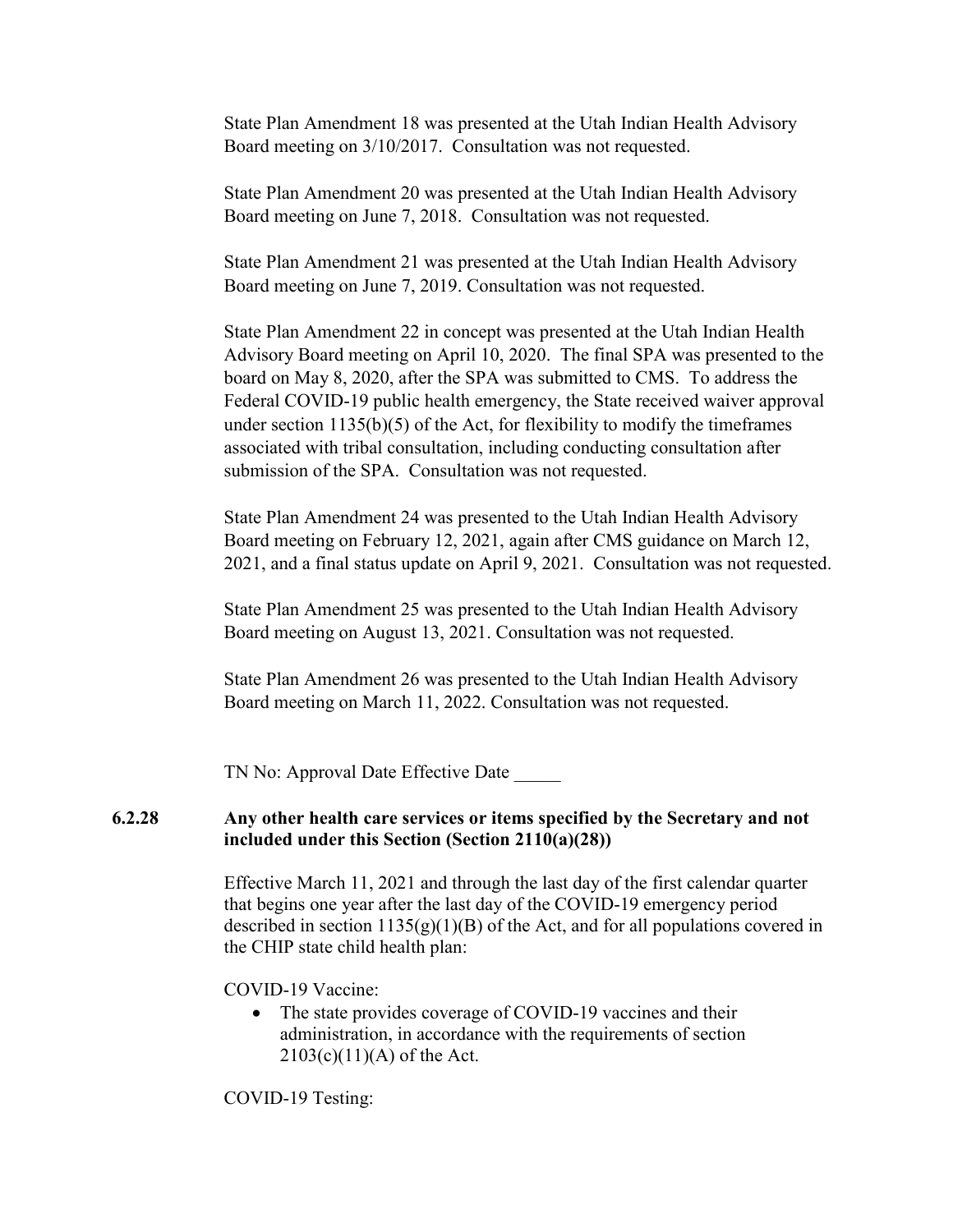- The state provides coverage of COVID-19 testing, in accordance with the requirements of section  $2103(c)(11)(B)$  of the Act.
- The state assures that coverage of COVID-19 testing is consistent with the Centers for Disease Control and Prevention (CDC) definitions of diagnostic and screening testing for COVID-19 and its recommendations for who should receive diagnostic and screening tests for COVID-19.
- The state assures that coverage includes all types of FDA authorized COVID-19 tests.

### COVID-19 Treatment:

- The state assures that the following coverage of treatments for COVID-19 are provided without amount, duration, or scope limitations, in accordance with requirements of section  $2103(c)(11)(B)$  of the Act:
	- o The state provides coverage of treatments for COVID-19 including specialized equipment and therapies (including preventive therapies);
	- o The state provides coverage of any non-pharmacological item or service described in section 2110(a) of the Act, that is medically necessary for treatment of COVID-19; and
	- o The state provides coverage of any drug or biological that is approved (or licensed) by the U.S. Food & Drug Administration (FDA) or authorized by the FDA under an Emergency Use Authorization (EUA) to treat or prevent COVID-19, consistent with the applicable authorizations.

Coverage for a Condition That May Seriously Complicate the Treatment of COVID-19:

• The state provides coverage for treatment of a condition that may seriously complicate COVID-19 treatment without amount, duration, or scope limitations, during the period when a beneficiary is diagnosed with or is presumed to have COVID-19, in accordance with the requirements of section  $2103(c)(11)(B)$  of the Act.

### **8.2.3. Coinsurance or copayments:**

The following are the co-payment and co-insurance requirements for participation in CHIP. Levels of co-payments will be limited to the income groups identified in the federal enabling legislation  $2103(e)(3)(A) \& (B)$ .

### **Plan B Co-Payment requirements**:

Hospital Services: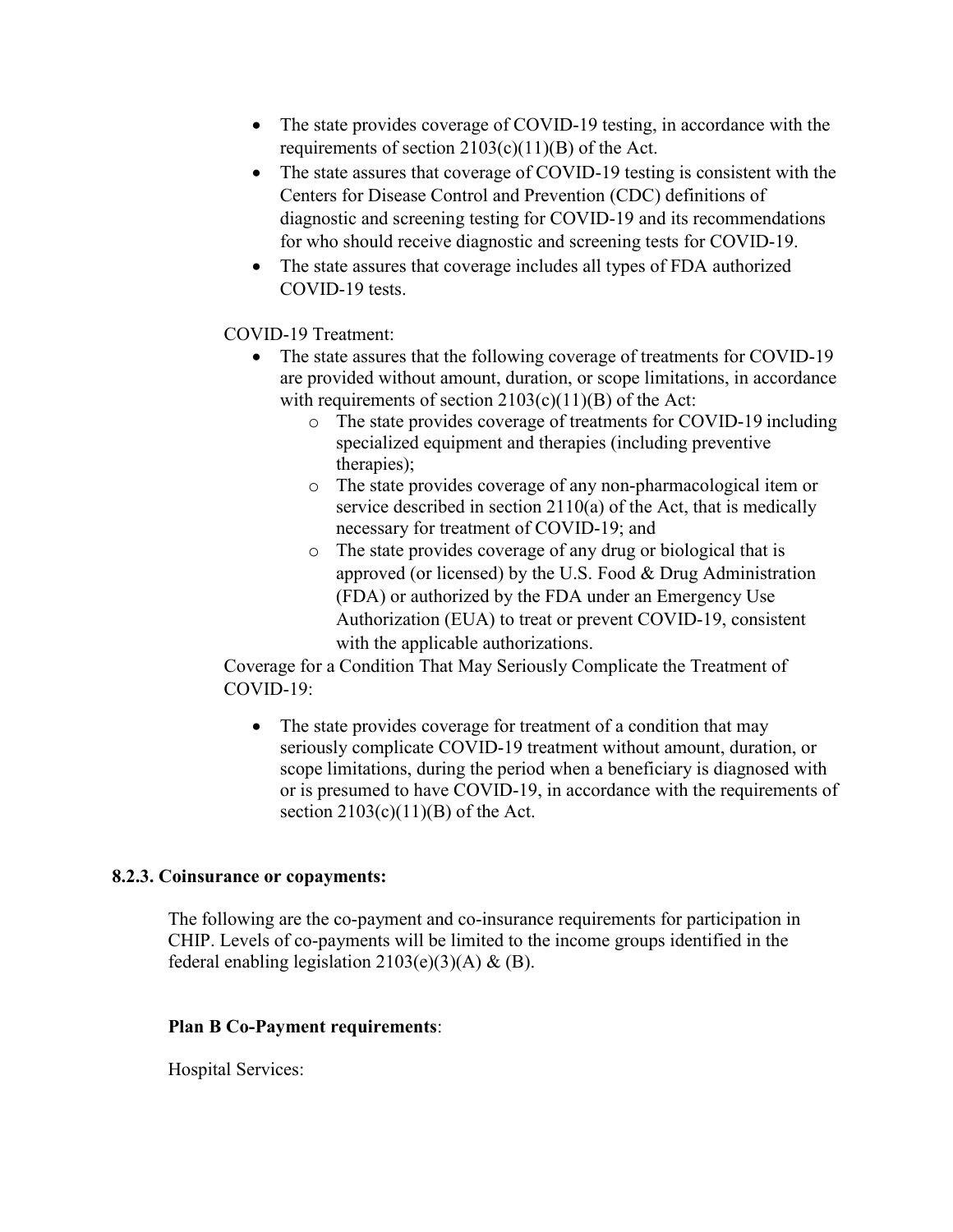\$150 co-payment after deductible for inpatient services.

Co-insurance, 5% for surgeon and anesthesiologist services.

\$5 co-payment for urgent care center services and emergency use of the emergency room.

\$10 co-payment for non emergency use of the emergency room

Co-insurance, 5% after deductible for outpatient hospital services.

Ambulance (air and ground) for medical emergencies:

Co-insurance, 5% after deductible

Physician Office Visits (includes visits to a Specialist):

\$5 co-payment per visit.

No co-payment for well-baby care, well-child care, and immunizations.

Prescription Drugs:

\$5 co-payment per prescription for generics

Co-insurance, 5% per prescription for brand name drugs.

Laboratory and X-ray Services:

\$0 co-payment for laboratory and x-ray services for minor diagnostic tests and x-rays

Co-insurance, 5% after deductible for major diagnostic tests and x-rays

Vision Screening Services:

\$5 co-payment (limit of one exam per plan year).

Hearing Screening Services:

\$5 co-payment (limit of one exam per plan year).

Dental Services :

Maximum benefit of \$1,000 per person, per year

\$0 co-payment for cleanings, exams, x-rays, fluoride, and sealants.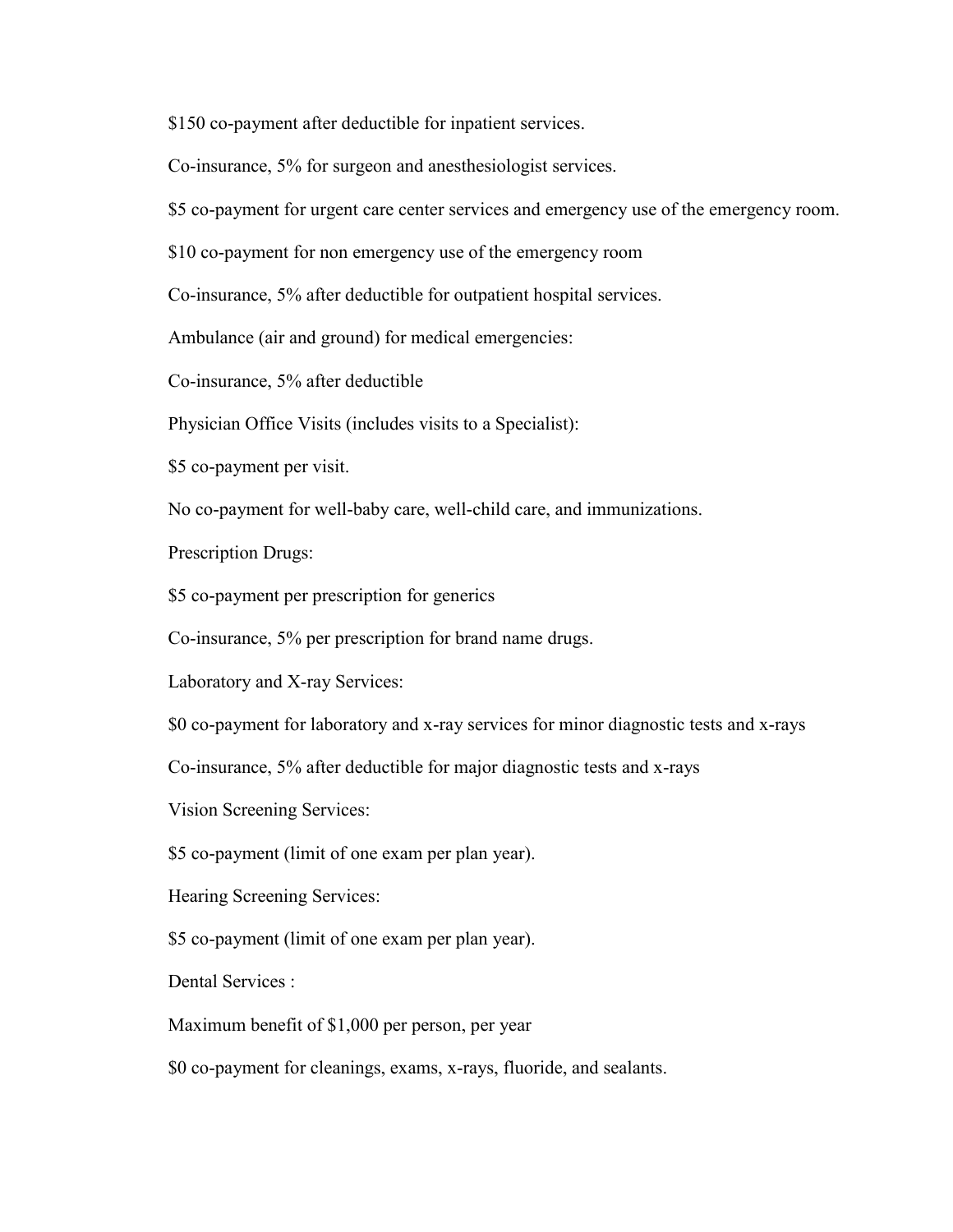5% co-insurance for all other covered services.

Orthodontic benefits are only covered if the client scores 30 or greater on the Salzmann Index

Mental Health Services, Inpatient Facility:

\$150 co-payment after deductible for each visit

Mental Health Services, Outpatient Office Visit and Urgent Care:

\$0 co-payment for each visit

Residential Treatment:

\$0 co-payment

Home Health and Hospice Care:

Co-insurance of 5% after deductible per visit.

Medical Equipment and Supplies:

Co-insurance of 5% after deductible

Physical, Occupational and Speech Therapy:

\$5 co-payment, 20 visits combined limit per child, per plan year.

Applied Behavior Analysis for the Treatment of Autism Spectrum Disorder:

-\$0 co-payment

Out- of-Pocket Maximum:

5% of a family's annual gross countable income. Only out of pocket costs for covered services, deductibles, co-pays, and premiums will be used to calculate the maximum out of pocket limit.

### **Plan C Co-Insurance and Co-Payment requirements:**

Hospital Services:

Co-insurance, 20% after deductible for inpatient services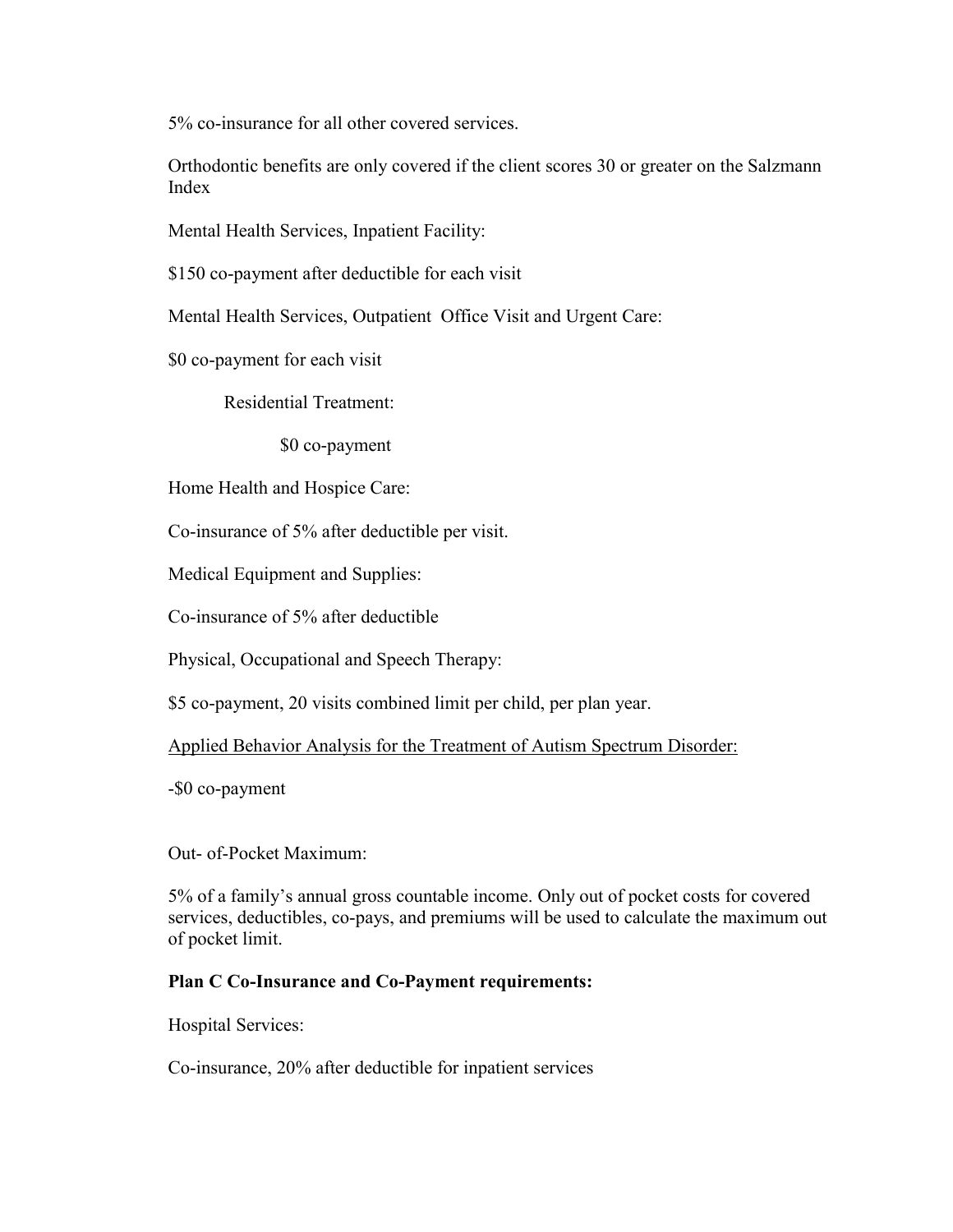\$300 co-payment for emergency or non-emergency use of the emergency room, after deductible ; \$300 per visit for non participating hospitals, after deductible

\$40 co-payment each urgent care center visit

Co-insurance of 20% of total charges for surgeon and anesthesiologist services, after deductible.

Co-insurance, 20% after deductible for outpatient services.

Ambulance (air and ground) for medical emergencies:

Co-insurance, 20% after deductible

Physician office visits:

\$25 co-payment per visit (excluding visits to a Specialist)

\$40 co-payment per visit to a Specialist.

No co-payment for well-baby care, well-child care and immunizations.

Prescription Drugs:

\$15 co-payment per prescription for generic drugs; Co-insurance 25% of total or brand name drugs on the approved list. Co-insurance 50% of total per prescription for brand name drugs not on the approved list.

Laboratory and X-Ray Services:

\$0 co-payment for minor diagnostic tests and x-rays.

Co-insurance, 20% after deductible for major diagnostic tests and x-rays.

Vision Screening Services:

\$25 co-payment, limit of one exam per plan year.

Hearing Screening Services:

\$25 co-payment, limit of one exam per plan year.

Dental Services:

Maximum benefit of \$1,000 per person, per year.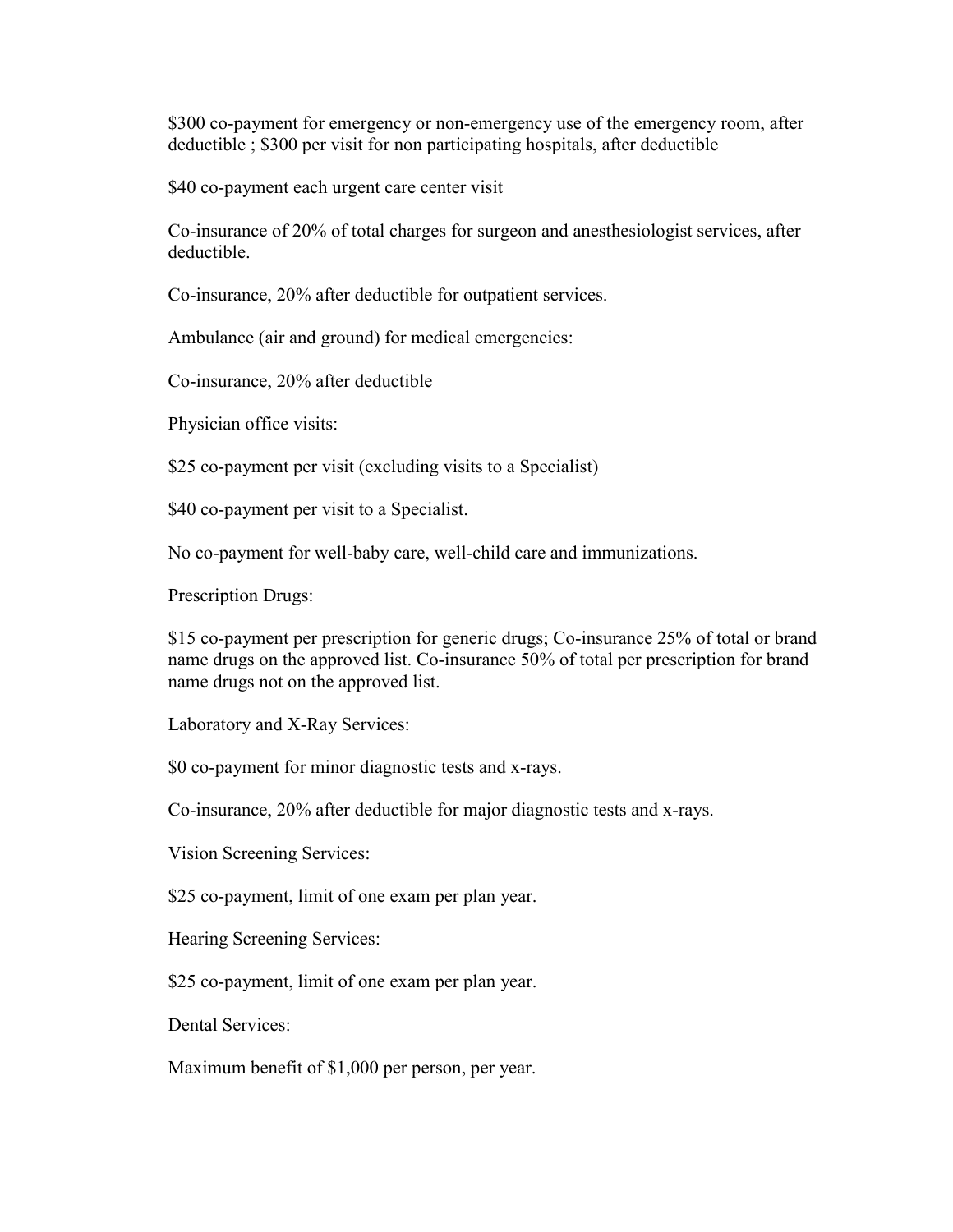Plan pays 100% for cleanings, exams, x-rays, fluoride, and sealants.

Co-insurance, 20% after deductible for all other covered services.

Co-insurance, 50% after deductible for porcelain-fused crowns (not Covered for nonadult and back teeth).

Orthodontic benefits are only covered if the client scores 30 or greater on the Salzmann Index.

Mental Health Services In-Patient Facility

Co-insurance, 20% after deductible.

Mental Health Services Outpatient Office Visit and, Urgent Care:

\$40 co-payment for each visit

Residential Treatment:

\$0 co-payment

Home Health and Hospice Care:

Co-insurance, 20% after deductible

Medical Equipment and Supplies:

Co-insurance, 20% after deductible

Physical, Occupational and Speech Therapy:

\$40 co-payment after deductible, 20 visits combined limit, per child, per plan year.

Out-of-Pocket Maximum

Applied Behavior Analysis for the Treatment of Autism Spectrum Disorder:

-\$0 co-payment

The maximum out of pocket expense is 5% of a family's annual gross income. Only out of pocket costs for covered services, deductibles, co-pays, and premiums will be used to calculate the maximum out of pocket limit.